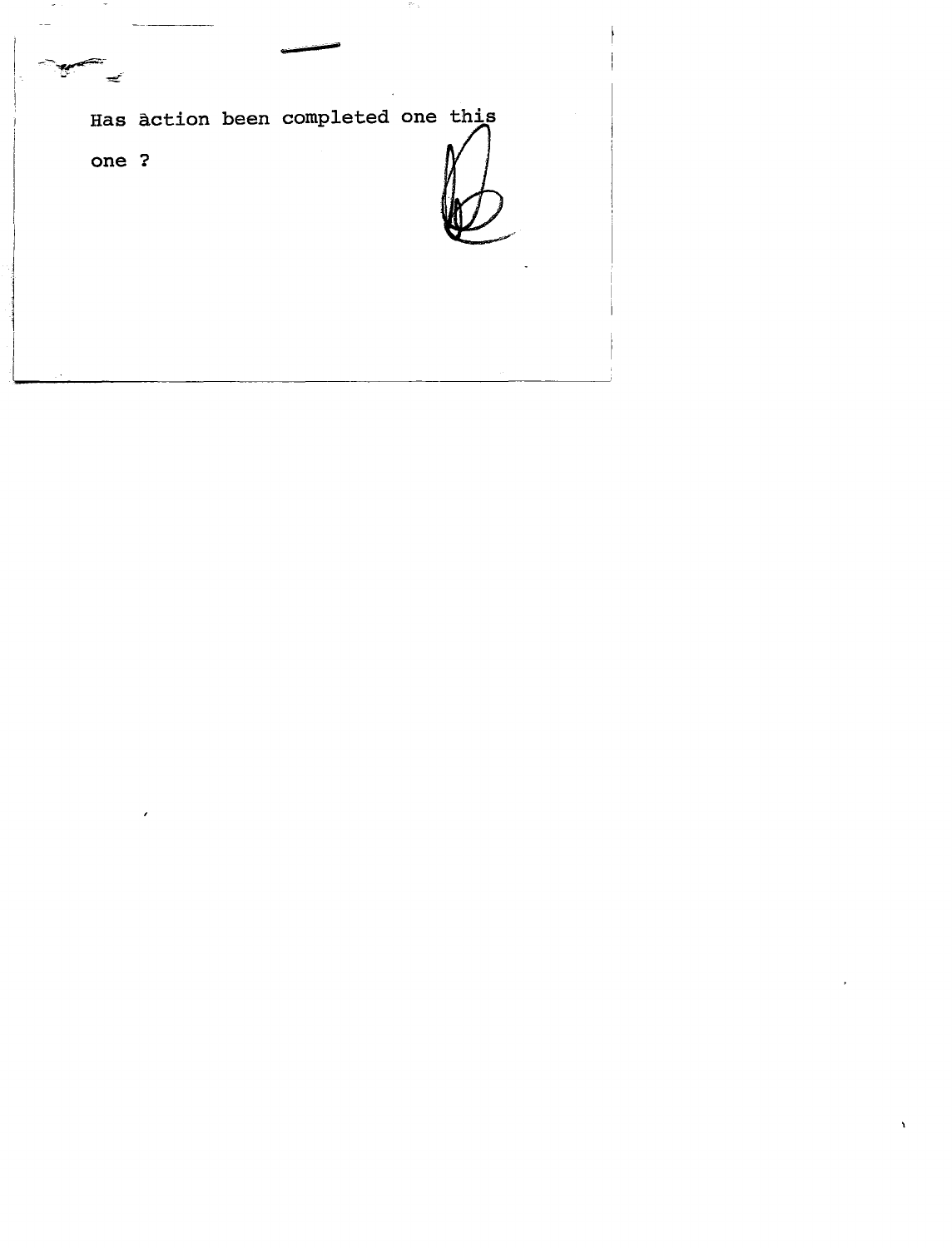## **THE WHITE HOUSE**

## WASHINGTON

March 23, 1973

MEMORANDUM FOR: MR. H. R. HALDEMAN

' ..

FROM: THE PRESIDENT

As John Ehrlichman may have told  $y'$ ou, the session with George Shultz yesterday was not particularly one of his more distinguished moments.

After all that he has been told with regard to appointments, he delayed my departure on the helicopter for about half an hour going over his recommendations and lobbying me with regard to appointments that I had previously discussed with you and one of which, of course, should have been discussed with Henry.

For example, he went over the General Counsel thing again with me. I had told him and you before that this thing ought to be worked out. As a matter of fact, I don't know whether the Webster deal is still around, but I believe George does make a good point in the sense that he says that Webster is persona non grata with Meany and with Labor leaders generally and that, therefore, his being General Counsel for the Labor Department would make his, George's job, far more difficult. This is, to me, a compelling , point and under the circumstances Colson just has to be told and Webster, as well, that we can't move in that direction as far as Webster is concerned.

 $V$ 

Not True.

On another point, I was surprised to find that Colson according to Ehrlichman had put a hold on the appointments to the Labor Management Committee which will deal the problems of labor peace. I had already decided that what we would do in setting up that Committee was simply to take our present Labor Management Advisory Committee on Phase 3 and have it, in effect, the new Committee since it has on it prestigious members from Labor and business. Apparently. Colson had told Shultz or somebody

denshippo<br>son of Roosevelt.<br>At flkg papa (effet son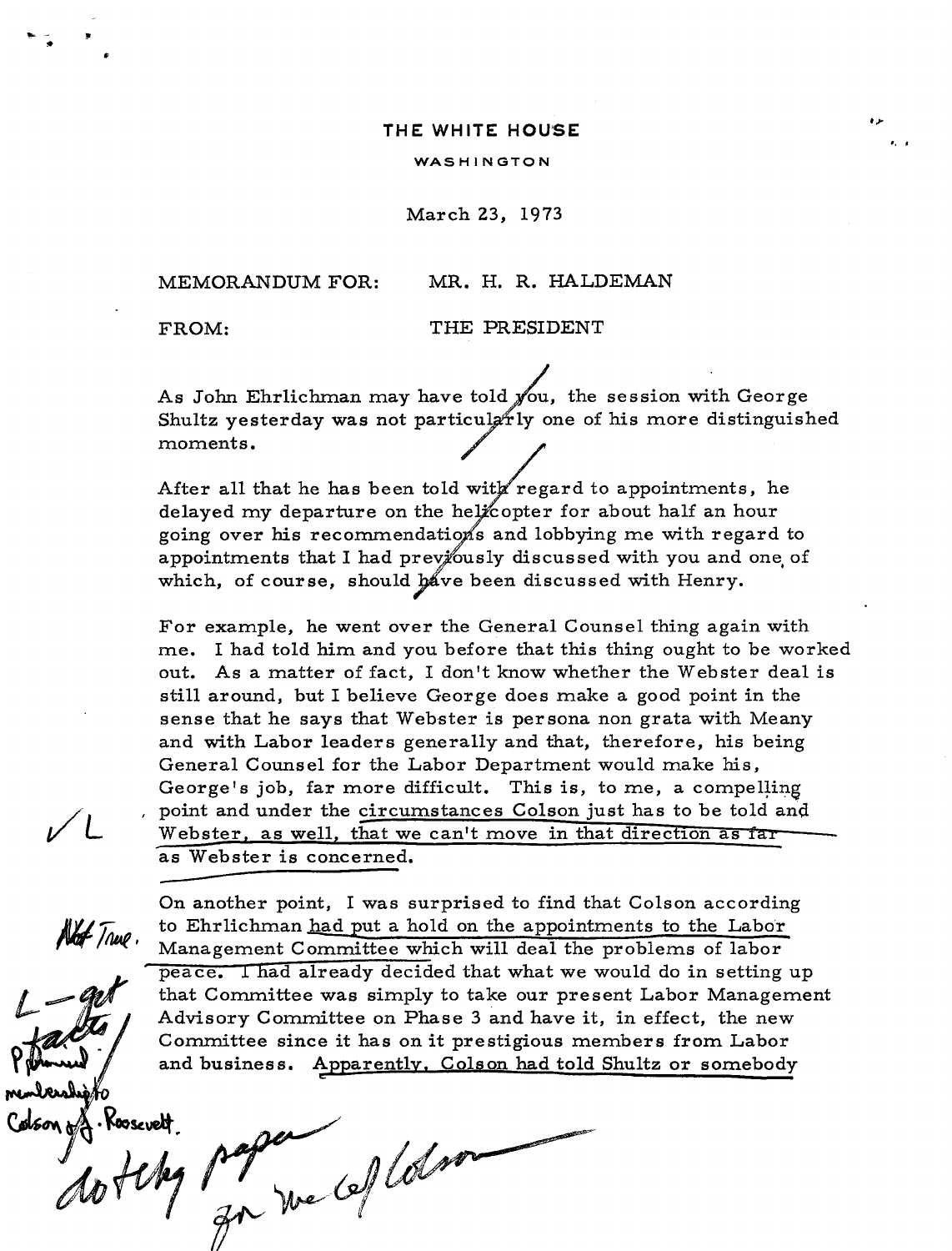else that he was to be on the Committee. This would be a very great mistake from Colson's standpoint and, of course, from. ours. After all, Fitzsimmons is going to be on the Committee and to have Fitzsimmons' lawyer on the Committee as well would require that every other Labor leader on the Committee have his legal counsel on the Committee and it would get completely out of hand. If there are to be any public members of the Committee, and I assume there are to be some, they must not be lawyers for or otherwise tied to either the management members or the labor members. You will have to lay this down hard to Chuck and get him to understand that while we will be most cooperative on matters where he can get prestigious appointments, he must not cut off his nose to spite his face by insisting on an appointment to a Committee like this which would be so completely incongruous that it would be attacked by all parties concerned.

George also raised the question of Sonnenfeldt coming into his  $\cdot$  Department. I must have discussed this with George in the past at least a half dozen times. As you know, the problem here is Henry... Henry's relations with Sonnenfeldt and Henry's going up the hill and down the hill with regard to whether Sonnenfeldt should stay with him or go over with George. The problem also is Sonnenfeldt himself, whether or not he wants to take this position.

My own view is that Sonnenfeldt probably ought to take it provided that he can, as I told George, be available to Henry whenever Henry needs him for economic matters that have to do with the. Soviet Union and with Western Europe.

/ It is quite obvious that George does not look kindly on the idea of his giving up the position of being the manager of the Soviet-American economic relations.  $\not\!\! I\!\!\!\!/$  told him in John's presence that I'felt that he was spread too thin at the moment and that his primary responsibilities had to be Phase 3 taxes and trade. He wants to keep Soviet relations as well as to take a leading role in energy and this simply will not add up, even though he does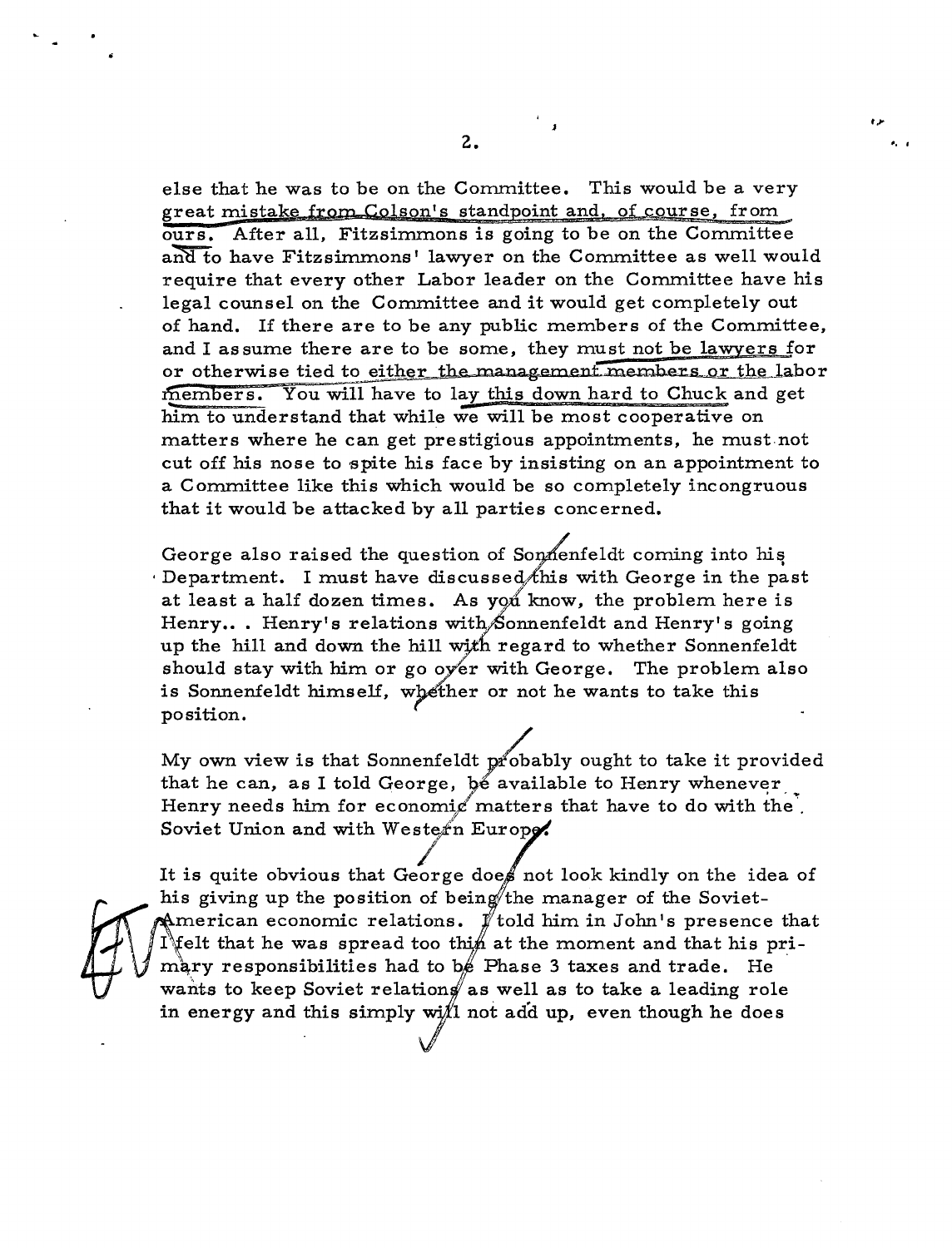have in Simon a man who can take some  $\oint f$  the responsibility.

At least as far as the Sonnenfeldt thing is concerned, it is a matter that you should work out with Sonnenfeldt, George and Henry. If it can be worked out for everybody concerned so that Sonnenfeldt goes over to Treasury and is available  $\sharp$  Henry when he needs him, this could be of great assistance to  $G_{\mathcal{B}}$  orge in taking a considerable load off of George in areas where he $\hat{A}$ s already overburdened. I just want to be sure, however, that we gon't give George too many franchises and give him the men then to carry out the franchises. For example, the Soviet gas deal is a case in point. It was a mistake to give this to George even though Henry insisted upon it because now George wants to negotiate all economic relations between the Soviets and the United States and he has neither the time, nor in my view, the right leanings to do this job properly. As John. Ehrlichman pointed out, at least Dent would do what we told him and that is really what kind of man we want in this particular position.

In any event, as you can see, whether it is the Sonnenfeldt matter, Colson's membership on the Labor Management Committee, or George's Counsel for the Depar ment, these are matters that he should not have thrown in to  $m$ e without having you present or at least without having somebody present who was more up to date on it than I was. I finessed them all as well as I could but what I am. concerned about here, too, is that George didn't seem to have any concern at all about the fact that I was  $\mathcal{J}$  half hour late in getting off after what you know/was a pretty hard day.

You can discuss this matter with Elfrlichman and perhaps the two of you can have a chat with George and tell him that on personnel matters that they simply have to be worked out at the staff level with you, of course, making the decisions and then bringing it up<br>to me only if I have to decide between two Cabinet Officers.

I had a similar problem with George Bush in that meeting. I would write Bush a memorandum/on this, but I don't want anything to get out publicly. Consequent<sup>y</sup>, I want you to have a private talk with

" ,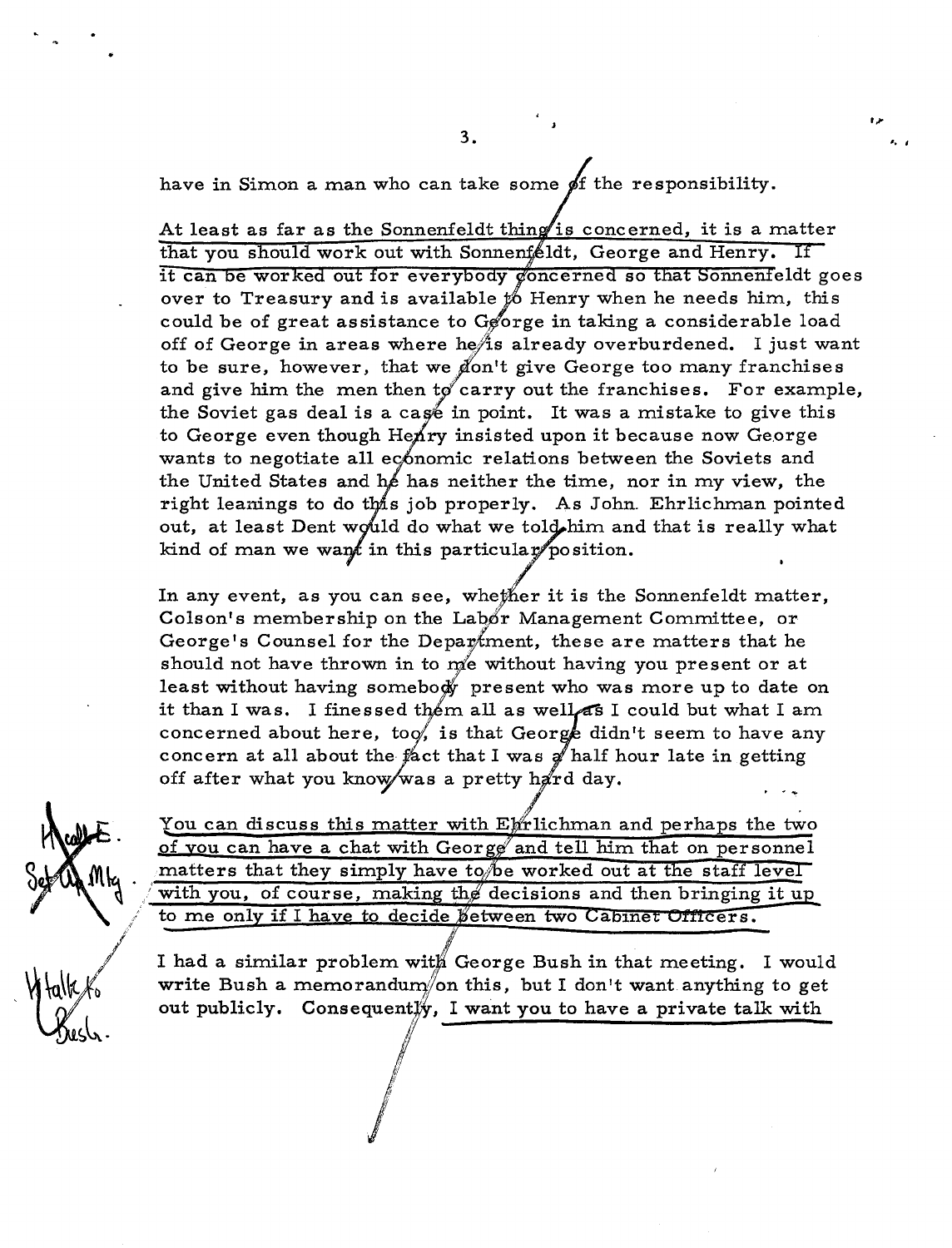him. Tell him that this is a result of a conversation that I had with you that I did not want to talk to him even directly about it so that he could be in a position to  $\phi$  what we want done without saying that he had been ordered by the President to do it.

'. ,

The way the matter came up was  $\frac{d}{dt}$  the conclusion of my meeting with George, Brock et al. Incidehtally, at this meeting I was rather surprised to see Timmons there to cover. I want it strictly the Q<sub>1</sub>00 understood in the future that I do not want Timmons or any of the Congressional Liaison people to get involved in these meetings that + Kehali, olake. are held for a purely partisan political purposes. You should be the man that should cover them because you are the one who will have to follow through on them.

> In this instance, Brock at the conclusion after I had said that I would be as helpful in every way possible except for being used to get candidates to run, said that he wanted me to make three exceptions in the case of Bellmon, Marlow Cook and Saxbe.

I told him candidly that I would support any incumbent if was decided by the three of them ananimously that the incumbent deserved support. On the other hand, I also tried to get across the point that for them to bring these people in and have me try to work them over to get them to run would be a great mistake.. Putting it more directly *to* you, for example, if you bring Bellmon in his price will be that  $\hat{h}$ e will want to come in every week to sit in on meetings and give/me advice which, of course, seems to be a problem that affects whatever Senator who happened to come to Washington after being Governor of Oklahoma even though they are very good suppor $t$ ers. If Marlow Cook comes in, the price will be some sort of a judgeship. If Saxbe comes in, who knows what the price would be.

In any event, I was rather surprised that the three of them and particularly Brock, would bring up such a matter.

4.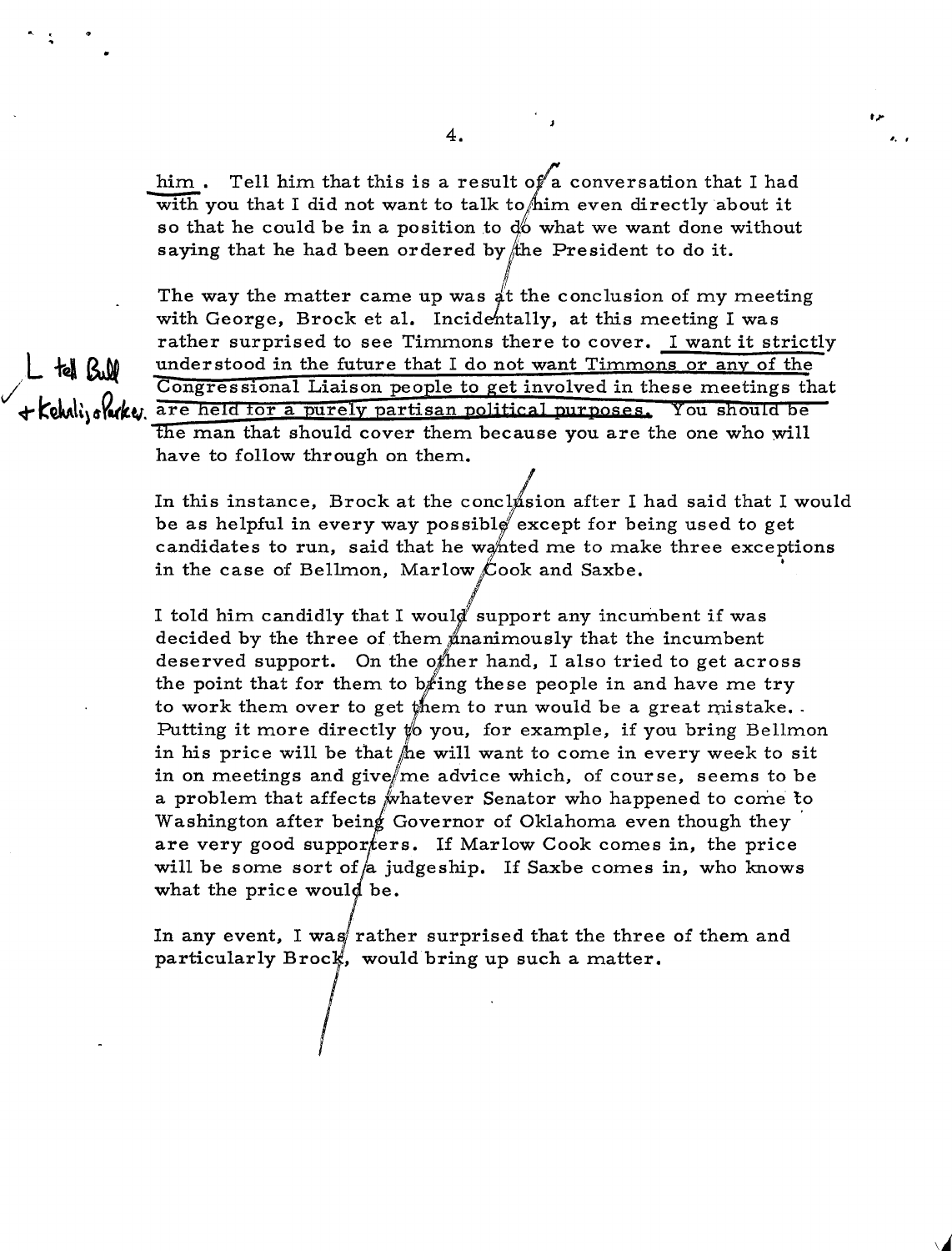The policy must clearly understood. Under/no circumstances, am I going to have a man come in to see me for the purpose of my convincing him that he should run. I will be glad to see any individual who has agreed to run and bless the thing when the three agree that I should do so. Of course, this should be limited to Senators and to Governors -- Congressmen only in a very rare situation should be included in this group. I want you to put George in a position of responsibility on this and see that this is followed through.

t,

'. ,

Also, in the meeting with Bush there was another point raised that I want you to talk with him,orally -- tell him that I didn't want to discuss it in that meeting with the three of them present but I want him to take the responsibility for carrying out the orders.

Bush raised the point when some of the others were complaining about money that I was going to do the May 9 dinner. This came up because the House people were raising hell about the fact that the White House got all the money and that sort of thing. I was rather surprised that Bush didn't speak up at that point and say why didn't the House Committee use the surpluses and so forth that were available to them at the end of the 1972 campaign. As you may recall, I have been trying without success to get across the point that Maury Stans' report showed that both the House Campaign Committe and the Senate Campaign Committee had significant surpluses that were unexpended at the end of the 1972 campaign. Consequently, the bitch to the effect that we dried up all the  $\cdot$ . money simply doesn't hold water. It is rather difficult for me $\cdot$ to sit in a meeting like that without either Timmons or Bush apparently knowing what the facts were and at least not speaking up on those facts. '

Michel, of course, was very decent and diffident as a matter of fact about raising the point but he obviously had been told by his colleagues that he had to raise it. I stepped up to it by saying

 $5.$ 

· ..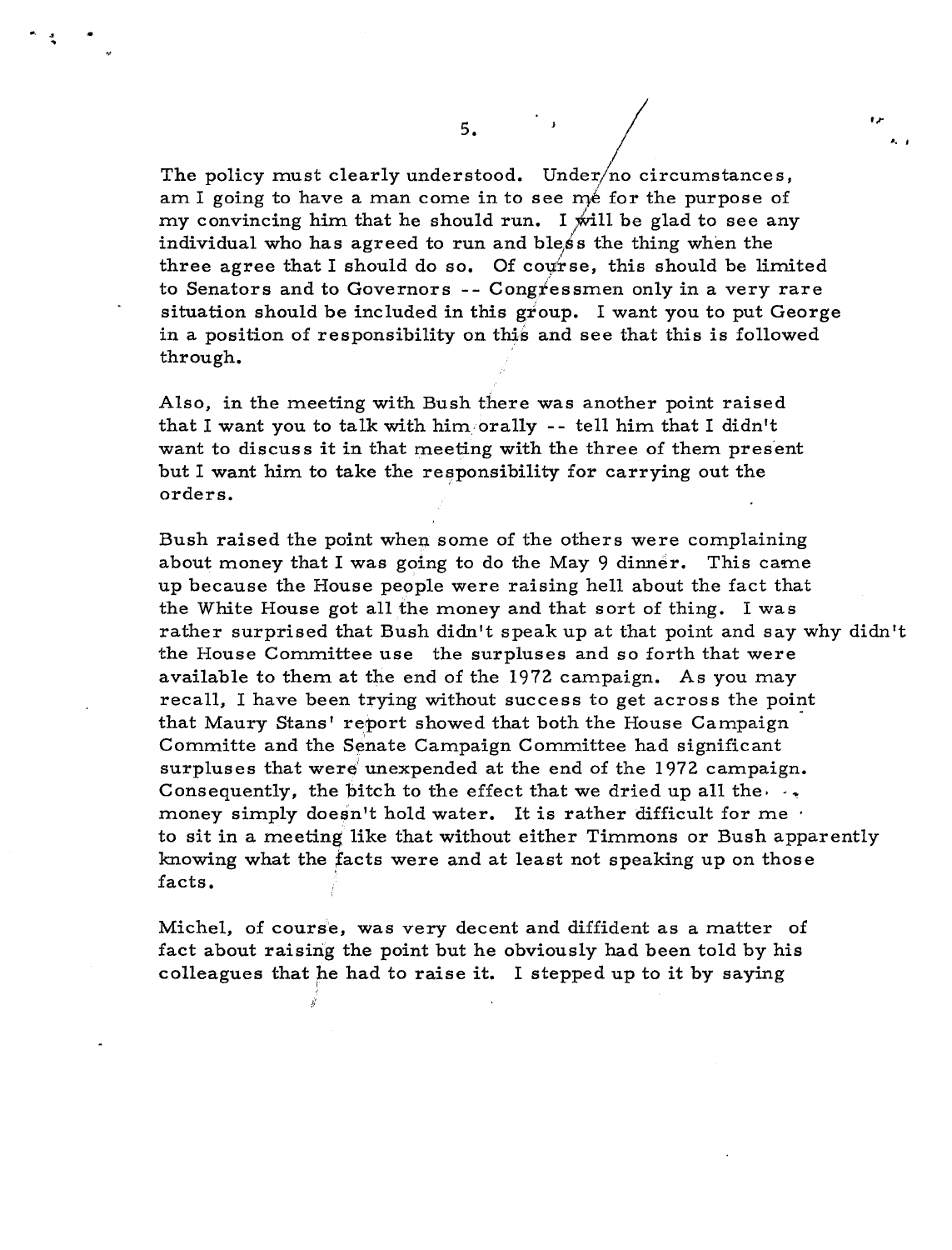that we had tried to be as helpful as we could in 1972 and that we would be helpful in 1974 -- that no funds were going to be raised except for candidates. I emphasized strongly, of course, that funds should be raised for new candidates rather than simply for incumbents and he and Brock both said this was their view as well. I also told them categorically that under no circumstances would I campaign for any "turkeys". They seemed to get the point although I expect to see them drop by a few turkeys over the next year or so on the ground that we can't find anybody else to run in certain districts.

What troubles me and what I want you particularly to take up with Bush is that Bush said they were also considering another finance dinner in the fall, the proceeds/of which instead of going to the House and Senate Campaign Committees in this instance would go to the State Committees. This is something that I have got to stay a hundred miles away from. I think it is important that you reemphasize to Bush a point that I thought I had made to him that the best use of the President is not to trot him out for finance dinners except the one big dinner for the House and Senate candidates which can also be a salute to the Republicans in the House and Senate.

/ ,

For example, we are getting a hell of a lot of heat today from. Reagan for me to come to some big finance dinner in May in California.

I,!

I

i' V<br>Hermetz<br>I ,i

I have pushed him. off and of course have no intention whatever of doing it. But I want the word around all over the country that I will do no finance dinners for an individual State and also I think Bush should know that except for this one annual dinner for House and Senate candidates, I will not do finance dinners generally. Here he has got to depend primarily on the Vice President. That's his job. That's the job I did for Eisenhower for eight years and it is time that the Vice President took the laboring over here. Also, if Reagan, Rockefeller and possibly Connally become active as candidates they can be the big names that draw for such dinners. On the other hand, I don't want to be in the position in the fall to have to do another big finance dinner for the States. You can point out to Bush, too,

- 3

#, I

 $\ddot{\bullet}$